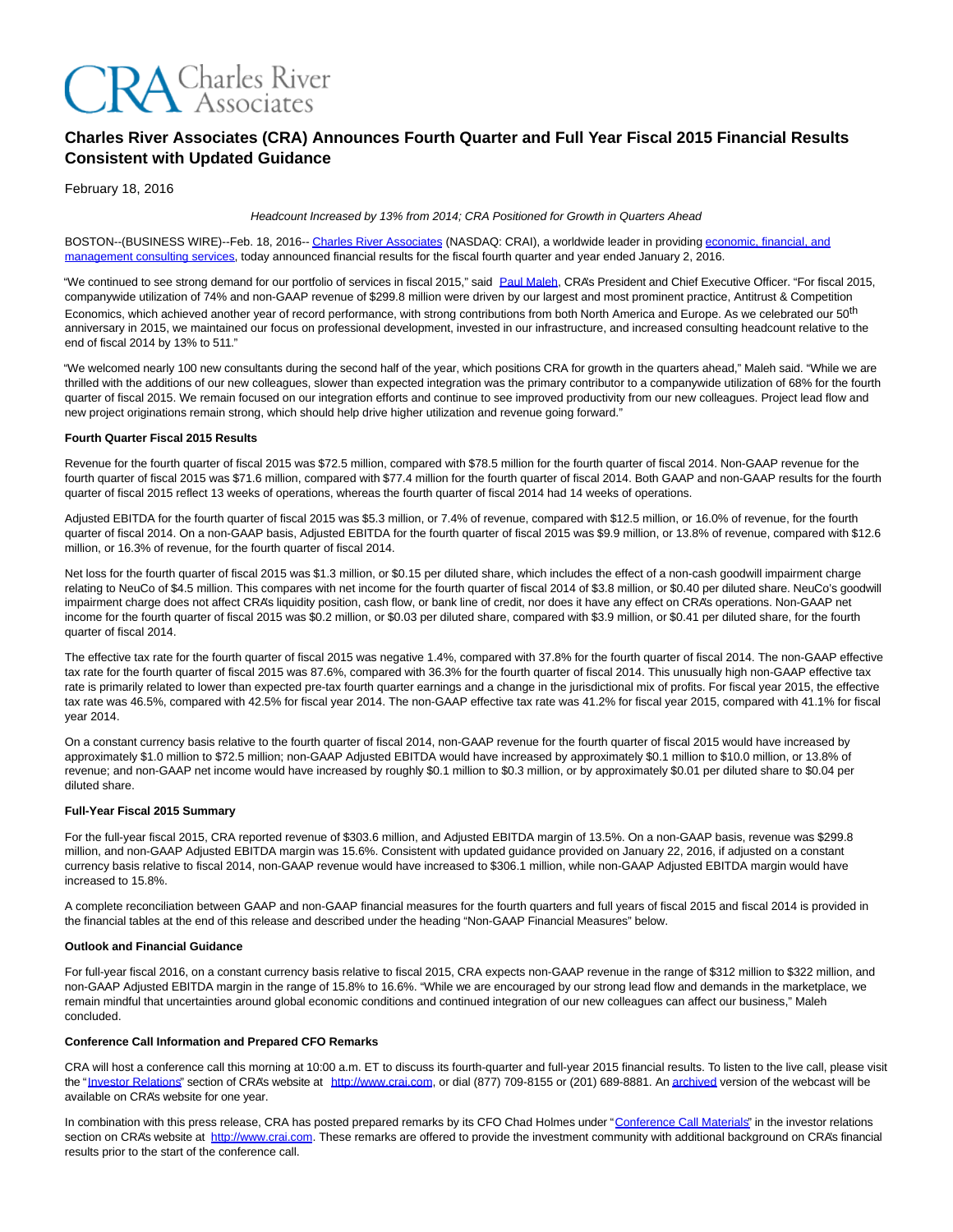#### **About Charles River Associates (CRA)**

Charles River Associates® is a global consulting firm specializing in [litigation, regulatory, financial, and management consulting.](http://cts.businesswire.com/ct/CT?id=smartlink&url=http%3A%2F%2Fwww.crai.com%2F&esheet=51282077&newsitemid=20160218005772&lan=en-US&anchor=litigation%2C+regulatory%2C+financial%2C+and+management+consulting&index=9&md5=8a0962b6887c3e68162061a1094585ba) CRA advises clients on economic and financial matters pertaining to litigation and regulatory proceedings, and guides corporations through critical business strategy and performancerelated issues. Since 1965, clients have engaged CRA for its unique combination of functional expertise and industry knowledge, and for its objective solutions to complex problems. Headquartered in Boston, CRA has offices throughout the world and celebrated its 50<sup>th</sup> anniversary in 2015. Detailed information about Charles River Associates, a registered trade name of CRA International, Inc., is available a[t www.crai.com.](http://cts.businesswire.com/ct/CT?id=smartlink&url=http%3A%2F%2Fwww.crai.com&esheet=51282077&newsitemid=20160218005772&lan=en-US&anchor=www.crai.com&index=10&md5=3739252ac7197fd942f4023b00177957) Follow us o[n LinkedIn,](http://cts.businesswire.com/ct/CT?id=smartlink&url=https%3A%2F%2Fwww.linkedin.com%2Fcompany%2Fcharles-river-associates&esheet=51282077&newsitemid=20160218005772&lan=en-US&anchor=LinkedIn&index=11&md5=15962b1a6cf203363fd411bfa7cdf86a) [Twitter,](http://cts.businesswire.com/ct/CT?id=smartlink&url=https%3A%2F%2Ftwitter.com%2FNews_CRA&esheet=51282077&newsitemid=20160218005772&lan=en-US&anchor=Twitter&index=12&md5=814d22384f2653bb8eeaa4ad95f72d83) and [Facebook.](http://cts.businesswire.com/ct/CT?id=smartlink&url=https%3A%2F%2Fwww.facebook.com%2FCharlesRiverAssociates&esheet=51282077&newsitemid=20160218005772&lan=en-US&anchor=Facebook&index=13&md5=e9487558d38126077993358208113cbd)

## **NON-GAAP FINANCIAL MEASURES**

In addition to reporting its financial results in accordance with U.S. generally accepted accounting principles, or GAAP, the Company has also provided in this release non-GAAP financial information. The Company believes that the use of non-GAAP measures in addition to GAAP measures is a useful method of evaluating its results of operations. The Company believes that presenting its financial results excluding the items identified below is important to investors and management because it is more indicative of the Company's ongoing operating results and financial condition. These non-GAAP financial measures should be considered in conjunction with, but not as a substitute for, the financial information presented in accordance with GAAP, and the results calculated in accordance with GAAP and reconciliations to those results should be carefully evaluated. The non-GAAP financial measures used by the Company may be calculated differently from, and therefore may not be comparable to, similarly titled measures used by other companies. Specifically, for the fourth quarter of fiscal 2014, the 2014 fiscal year, and for the full 2016 fiscal year guidance, the Company has excluded NeuCo's results, and for the fourth quarter of fiscal 2015 and the full 2015 fiscal year, the Company has excluded NeuCo's results (including its non-cash goodwill impairment charge in the fourth quarter of 2015) and a non-cash change in estimate associated with a contingent liability for a future contingent consideration payment related to a prior acquisition. Also, in calculating "Adjusted EBITDA" from income (loss) from operations for these fiscal periods, the Company has excluded the following non-cash expenses: depreciation and amortization, share-based compensation expenses, and amortization of forgivable loans.

Finally, the Company also believes that fluctuations in foreign currency exchange rates can significantly affect its financial results and provides a constant currency presentation to supplement disclosures regarding its results of operations and performance. The Company calculates constant currency amounts relative to a prior period, which also constitute non-GAAP financial information, by converting its current period local currency financial results using the prior period exchange rates. The Company has presented in this press release its non-GAAP revenue, net income, earnings per diluted share and Adjusted EBITDA for the fourth quarter of fiscal 2015 on a constant currency basis relative to the fourth quarter of fiscal 2014, its fiscal 2015 non-GAAP revenue and Adjusted EBITDA on a constant currency basis relative to fiscal 2014, and its guidance for fiscal 2016 non-GAAP revenue and Adjusted EBITDA on a constant currency basis relative to fiscal 2015.

#### **SAFE HARBOR STATEMENT**

Statements in this press release concerning our future business, operating results and financial condition, including guidance on future non-GAAP revenue and non-GAAP Adjusted EBITDA, and statements regarding project lead flow and originations driving future utilization and revenue growth or the effect of our integration efforts of consulting staff on productivity, and statements using the terms "expect," "position," "anticipate," "believe," "seek," "should," "target," or similar expressions, are "forward-looking" statements as defined in Section 21 of the Exchange Act. These statements are based upon our current expectations and various underlying assumptions. Although we believe there is a reasonable basis for these statements and assumptions, and these statements are expressed in good faith, these statements are subject to a number of additional factors and uncertainties. Our actual non-GAAP revenue and non-GAAP Adjusted EBITDA margin in fiscal 2016 on a constant currency basis relative to fiscal 2015 could differ materially from the guidance presented herein, and our actual performance and results may differ materially from the performance and results contained or implied by the other forward-looking statements made herein, due to many important factors. These factors include, but are not limited to, the loss of key employee consultants or non-employee experts; their failure to generate engagements for us; our inability to attract, hire or retain qualified consultants or to integrate and utilize existing consultants and personnel; the unpredictable nature and risk of litigation-related projects; dependence on the growth of our management consulting practice; the change in demand for our services; the potential loss of clients; changes in the law that affect our practice areas; global economic conditions; foreign exchange rate fluctuations; intense competition; our attributable annual cost savings; changes in our effective tax rate; share dilution from our stock-based compensation; integration and generation of existing and new clients; unanticipated expenses and liabilities; the risk of impairment write downs to our intangible assets, including goodwill; risks associated with acquisitions (past, present and future); risks inherent in international operations; changes in accounting standards, rules and regulations; integration and management of new and existing offices; the ability of clients to terminate engagements with us on short notice; our ability to collect on forgivable loans should any become due; general economic conditions; the performance of our NeuCo subsidiary; and professional and other legal liability. Further information on these and other potential factors that could affect our future business, operating results and financial condition is included in our periodic filings with the Securities and Exchange Commission, including risks under the heading "Risk Factors." We cannot guarantee any future results, levels of activity, performance or achievement. We undertake no obligation to update any forward-looking statements after the date of this press release, and we do not intend to do so.

#### **CRA INTERNATIONAL, INC.**

## **UNAUDITED CONDENSED CONSOLIDATED STATEMENTS OF OPERATIONS INCLUDING A RECONCILIATION TO NON-GAAP RESULTS FOR THE QUARTER ENDED JANUARY 2, 2016 COMPARED TO THE QUARTER ENDED JANUARY 3, 2015 (In thousands, except per share data)**

|                   |             |             | Quarter Ended January 2, 2016   |                                | Quarter Ended January 3, 2015 |                 |             |                    |                              |                 |                 |  |
|-------------------|-------------|-------------|---------------------------------|--------------------------------|-------------------------------|-----------------|-------------|--------------------|------------------------------|-----------------|-----------------|--|
|                   |             |             |                                 | <b>Adjustments Adjustments</b> |                               |                 |             | <b>Adjustments</b> |                              |                 |                 |  |
|                   |             | <b>GAAP</b> | to                              | to                             |                               | <b>Non-GAAP</b> |             | <b>GAAP</b>        | to                           |                 | <b>Non-GAAP</b> |  |
|                   |             |             | <b>GAAP</b>                     | <b>GAAP</b>                    |                               |                 |             |                    | <b>GAAP</b>                  |                 |                 |  |
|                   | <b>GAAP</b> | % of        | <b>Results</b><br>(Contingent   | <b>Results</b>                 | <b>Non-GAAP</b>               | % of            | <b>GAAP</b> | $%$ of             | Results                      | <b>Non-GAAP</b> | % of            |  |
|                   |             |             | Results Revenues Liability) (1) | (NeuCo) (2)                    | Results                       | <b>Revenues</b> |             |                    | Results Revenues (NeuCo) (2) | Results         | Revenues        |  |
| Revenues          | \$72,460    | 100.0% \$   | $\sim$                          | \$<br>906                      | 71.554<br>S.                  | 100.0%          | \$78,459    | 100.0% \$          | 1,033                        | 77.426<br>S     | 100.0%          |  |
| Costs of services | 51,127      | 70.6%       | (71)                            | 318                            | 50,880                        | 71.1%           | 52,861      | 67.4%              | 319                          | 52,542          | 67.9%           |  |
| Gross profit      | 21,333      | 29.4%       | 71                              | 588                            | 20.674                        | 28.9%           | 25.598      | 32.6%              | 714                          | 24.884          | 32.1%           |  |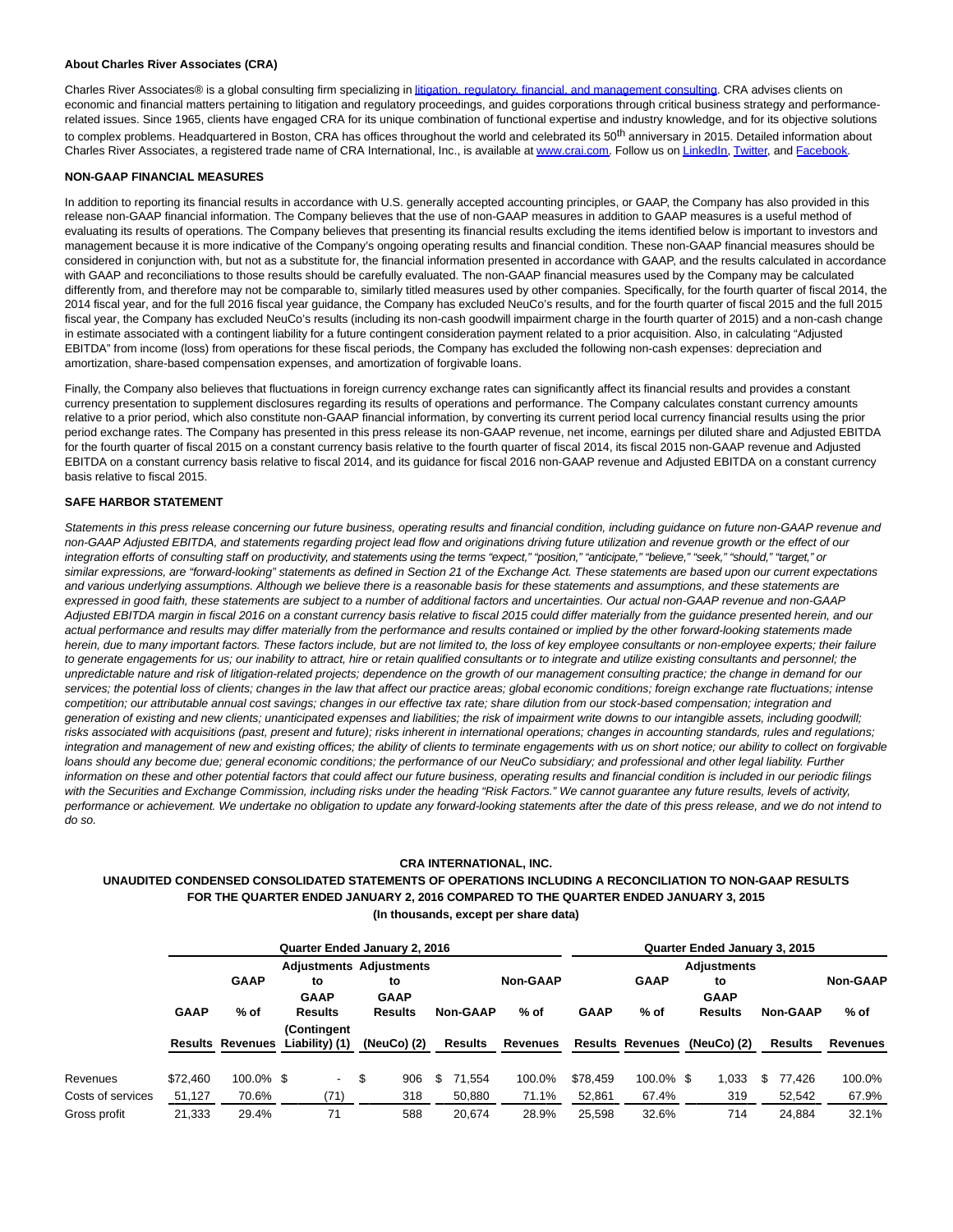| Selling, general<br>and<br>administrative                                                                                   |                              |                 |    |                    |          |                          |                 |                          |                 |               |                    |                 |
|-----------------------------------------------------------------------------------------------------------------------------|------------------------------|-----------------|----|--------------------|----------|--------------------------|-----------------|--------------------------|-----------------|---------------|--------------------|-----------------|
| expenses                                                                                                                    | 17,334                       | 23.9%           |    | 660                |          | 16,674                   | 23.3%           | 17,777                   | 22.7%           | 831           | 16,946             | 21.9%           |
| Depreciation and<br>amortization                                                                                            | 1,785                        | 2.5%            |    | L,                 |          | 1,785                    | 2.5%            | 1,697                    | 2.2%            |               | 1,697              | 2.2%            |
| NeuCo goodwill<br>impairment                                                                                                | 4,524                        | 6.2%            |    | 4,524              |          | $\overline{\phantom{a}}$ | 0.0%            |                          | 0.0%            |               |                    | 0.0%            |
| (Loss) income<br>from operations                                                                                            | (2,310)                      | $-3.2%$         | 71 | (4, 596)           |          | 2,215                    | 3.1%            | 6,124                    | 7.7%            | (117)         | 6,241              | 8.0%            |
| Interest and other<br>expense, net                                                                                          | (243)                        | $-0.3%$         |    | (14)               |          | (229)                    | $-0.3%$         | (102)                    | $-0.1%$         |               | (102)              | $-0.1%$         |
| (Loss) income<br>before benefit<br>(provision) for<br>income taxes and<br>noncontrolling<br>interest                        | (2, 553)                     | $-3.5%$         | 71 | (4,610)            |          | 1,986                    | 2.8%            | 6,022                    | 7.6%            | (117)         | 6,139              | 7.9%            |
| (Provision)<br>benefit for                                                                                                  |                              |                 |    |                    |          |                          |                 |                          |                 |               |                    |                 |
| income taxes<br>Net (loss) income                                                                                           | (36)<br>(2,589)              | 0.0%<br>$-3.5%$ | 71 | 1,703<br>(2,907)   |          | (1,739)<br>247           | $-2.4%$<br>0.4% | (2, 279)<br>3,743        | $-2.9%$<br>4.7% | (50)<br>(167) | (2, 229)<br>3,910  | $-2.9%$<br>5.0% |
| Net loss<br>attributable to<br>noncontrolling<br>interests, net of<br>tax                                                   | 1,282                        | 1.7%            |    | 1,282              |          |                          | 0.0%            | 73                       | 0.1%            | 73            |                    | 0.0%            |
| Net (loss) Income<br>attributable to<br><b>CRA</b><br>International, Inc.                                                   | \$(1,307)                    | $-1.8\%$ \$     | 71 | \$<br>$(1,625)$ \$ |          | 247                      | 0.4%            | \$3,816                  | $4.8\%$ \$      | $(94)$ \$     | 3,910              | 5.0%            |
|                                                                                                                             |                              |                 |    |                    |          |                          |                 |                          |                 |               |                    |                 |
| Net (loss) income<br>per share<br>attributable to<br><b>CRA</b><br>International,<br>Inc.<br><b>Basic</b><br><b>Diluted</b> | \$<br>(0.15)<br>\$<br>(0.15) |                 |    |                    | \$<br>\$ | 0.03<br>0.03             |                 | 0.41<br>\$<br>\$<br>0.40 |                 |               | \$<br>0.42<br>0.41 |                 |
| Weighted<br>average number<br>of shares<br>outstanding:                                                                     |                              |                 |    |                    |          |                          |                 |                          |                 |               |                    |                 |
| Basic                                                                                                                       | 8,876                        |                 |    |                    |          | 8,876                    |                 | 9,344                    |                 |               | 9,344              |                 |
| <b>Diluted</b>                                                                                                              | 8,876                        |                 |    |                    |          | 9,039                    |                 | 9,560                    |                 |               | 9,560              |                 |

(1) This adjustment includes activity related to a decrease in the liability for future contingent consideration payments in connection with a prior acquisition.

(2) These adjustments include activity related to NeuCo in the Company's GAAP results, including a \$4.5 million goodwill impairment charge.

## **CRA INTERNATIONAL, INC.**

## **UNAUDITED CONDENSED CONSOLIDATED STATEMENTS OF OPERATIONS INCLUDING A RECONCILIATION TO NON-GAAP RESULTS FOR THE FISCAL YEAR ENDED JANUARY 2, 2016 COMPARED TO THE FISCAL YEAR ENDED JANUARY 3, 2015 (In thousands, except per share data)**

|             |             | Fiscal Year Ended January 2, 2016 |               | Fiscal Year Ended January 3, 2015 |                 |             |                         |             |               |                 |  |
|-------------|-------------|-----------------------------------|---------------|-----------------------------------|-----------------|-------------|-------------------------|-------------|---------------|-----------------|--|
|             |             | <b>Adjustments Adjustments</b>    |               |                                   |                 |             |                         | Adjustments |               |                 |  |
|             | <b>GAAP</b> | to                                | to            |                                   | <b>Non-GAAP</b> |             | <b>GAAP</b>             | to          |               | <b>Non-GAAP</b> |  |
|             |             | <b>GAAP</b>                       | <b>GAAP</b>   |                                   |                 |             |                         | <b>GAAP</b> |               |                 |  |
| <b>GAAP</b> | $%$ of      | <b>Results</b>                    | Results       | <b>Non-GAAP</b>                   | $%$ of          | <b>GAAP</b> | % of                    | Results     | Non-GAAP % of |                 |  |
|             |             | (Contingent                       |               |                                   |                 |             |                         |             |               |                 |  |
| Results     |             | Revenues Liability) (1)           | (NeuCo) $(2)$ | Results                           | Revenues        |             | <b>Results Revenues</b> | (NeuCo) (2) | Results       | Revenues        |  |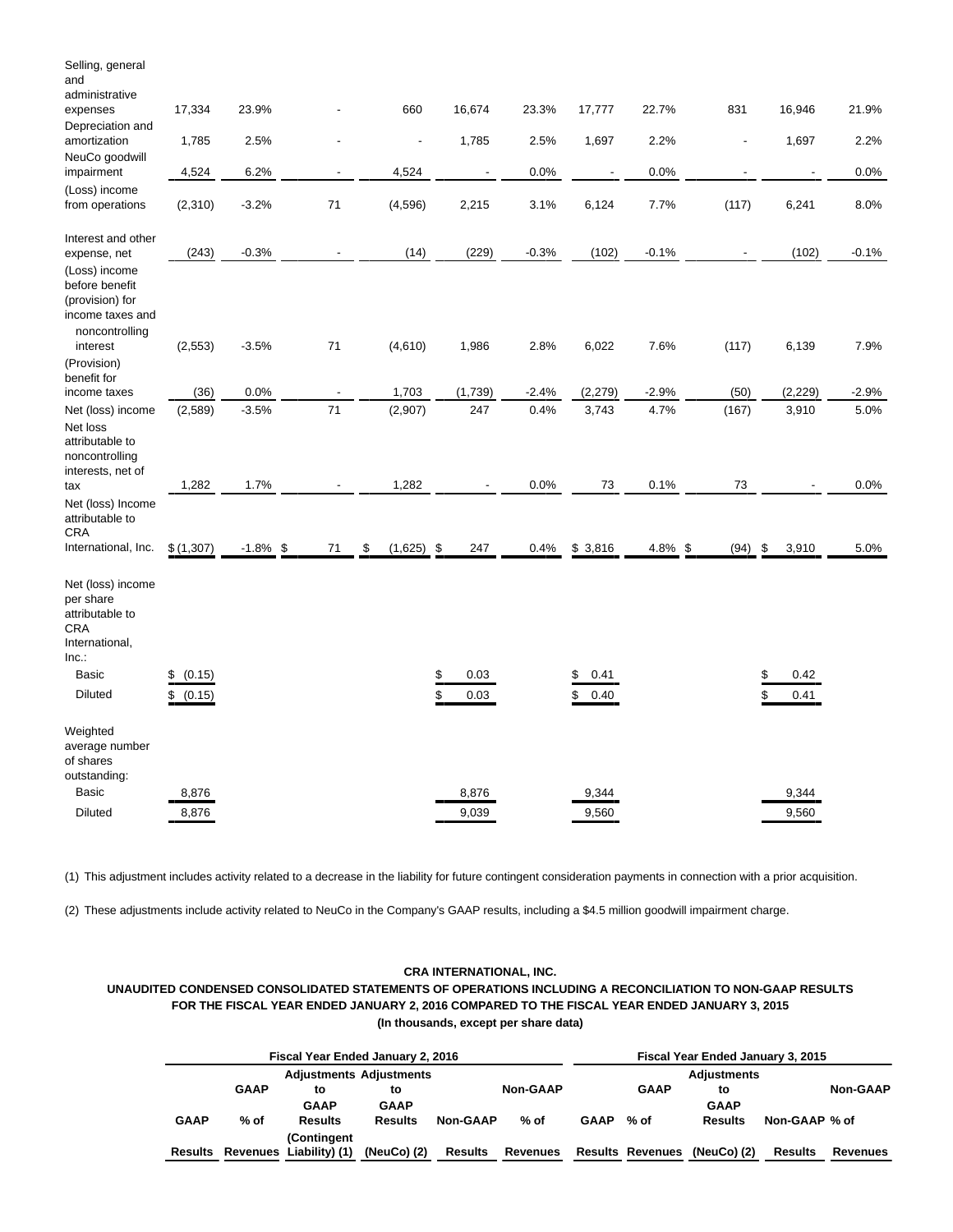| Revenues                                                                                                             | \$303,559                | 100.0% \$ | ä,         | \$<br>3,765              | \$<br>299,794      | 100.0%  | \$306,371          | 100.0% \$ | 4,771 \$   | 301,600        | 100.0%  |
|----------------------------------------------------------------------------------------------------------------------|--------------------------|-----------|------------|--------------------------|--------------------|---------|--------------------|-----------|------------|----------------|---------|
| Costs of<br>services                                                                                                 | 207,650                  | 68.4%     | 762        | 1,359                    | 205,529            | 68.6%   | 206,813            | 67.5%     | 1,475      | 205,338        | 68.1%   |
| Gross profit                                                                                                         | 95,909                   | 31.6%     | (762)      | 2,406                    | 94,265             | 31.4%   | 99,558             | 32.5%     | 3,296      | 96,262         | 31.9%   |
| Selling, general<br>and<br>administrative<br>expenses<br>Depreciation                                                | 72,439                   | 23.9%     |            | 3,065                    | 69,374             | 23.1%   | 69,074             | 22.5%     | 3,592      | 65,482         | 21.7%   |
| and<br>amortization                                                                                                  | 6,552                    | 2.2%      |            | $\overline{\phantom{0}}$ | 6,552              | 2.2%    | 6,443              | 2.1%      |            | 6,443          | 2.1%    |
| NeuCo goodwill<br>impairment                                                                                         | 4,524                    | 1.5%      |            | 4,524                    |                    | 0.0%    |                    | 0.0%      |            |                | 0.0%    |
| Income (loss)<br>from operations                                                                                     | 12,394                   | 4.0%      | (762)      | (5, 183)                 | 18,339             | 6.1%    | 24,041             | 7.9%      | (296)      | 24,337         | 8.1%    |
| Interest and<br>other expense,<br>net                                                                                | (579)                    | $-0.1%$   |            | 557                      | (1, 136)           | $-0.4%$ | (726)              | $-0.2%$   | (23)       | (703)          | $-0.2%$ |
| Income (loss)<br>before provision<br>for income<br>taxes<br>and<br>noncontrolling<br>interest                        | 11,815                   | 3.9%      | (762)      | (4,626)                  | 17,203             | 5.7%    | 23,315             | 7.7%      | (319)      | 23,634         | 7.9%    |
| (Provision)<br>benefit for                                                                                           |                          |           |            |                          |                    |         |                    |           |            |                |         |
| income taxes<br>Net income                                                                                           | (5, 490)                 | $-1.8%$   |            | 1,604                    | (7,094)            | $-2.4%$ | (9,908)            | $-3.2%$   | (205)      | (9,703)        | $-3.2%$ |
| (loss)<br>Net loss<br>attributable to<br>noncontrolling                                                              | 6,325                    | 2.1%      | (762)      | (3,022)                  | 10,109             | 3.3%    | 13,407             | 4.5%      | (524)      | 13,931         | 4.7%    |
| interests, net of<br>tax                                                                                             | 1,332                    | 0.4%      |            | 1,332                    |                    | 0.0%    | 231                | 0.1%      | 231        |                | 0.0%    |
| Net income<br>(loss)<br>attributable to<br><b>CRA</b><br>International,<br>Inc.                                      | 7,657<br>\$              | 2.5% \$   | $(762)$ \$ | $(1,690)$ \$             | 10,109             | 3.3%    | \$13,638           | 4.6% \$   | $(293)$ \$ | 13,931         | 4.7%    |
| Net income<br>(loss) per share<br>attributable to<br><b>CRA</b><br>International,<br>Inc.<br><b>Basic</b><br>Diluted | 0.84<br>\$<br>0.83<br>\$ |           |            |                          | 1.12<br>\$<br>1.10 |         | 1.40<br>\$<br>1.38 |           |            | 1.43<br>1.41   |         |
| Weighted<br>average<br>number of<br>shares<br>outstanding:<br><b>Basic</b><br>Diluted                                | 9,010<br>9,195           |           |            |                          | 9,010<br>9,195     |         | 9,747<br>9,897     |           |            | 9,747<br>9,897 |         |

(1) This adjustment includes activity related to an increase in the liability for future contingent consideration payments in connection with a prior acquisition.

(2) These adjustments include activity related to NeuCo in the Company's GAAP results, including a \$4.5 million goodwill impairment charge.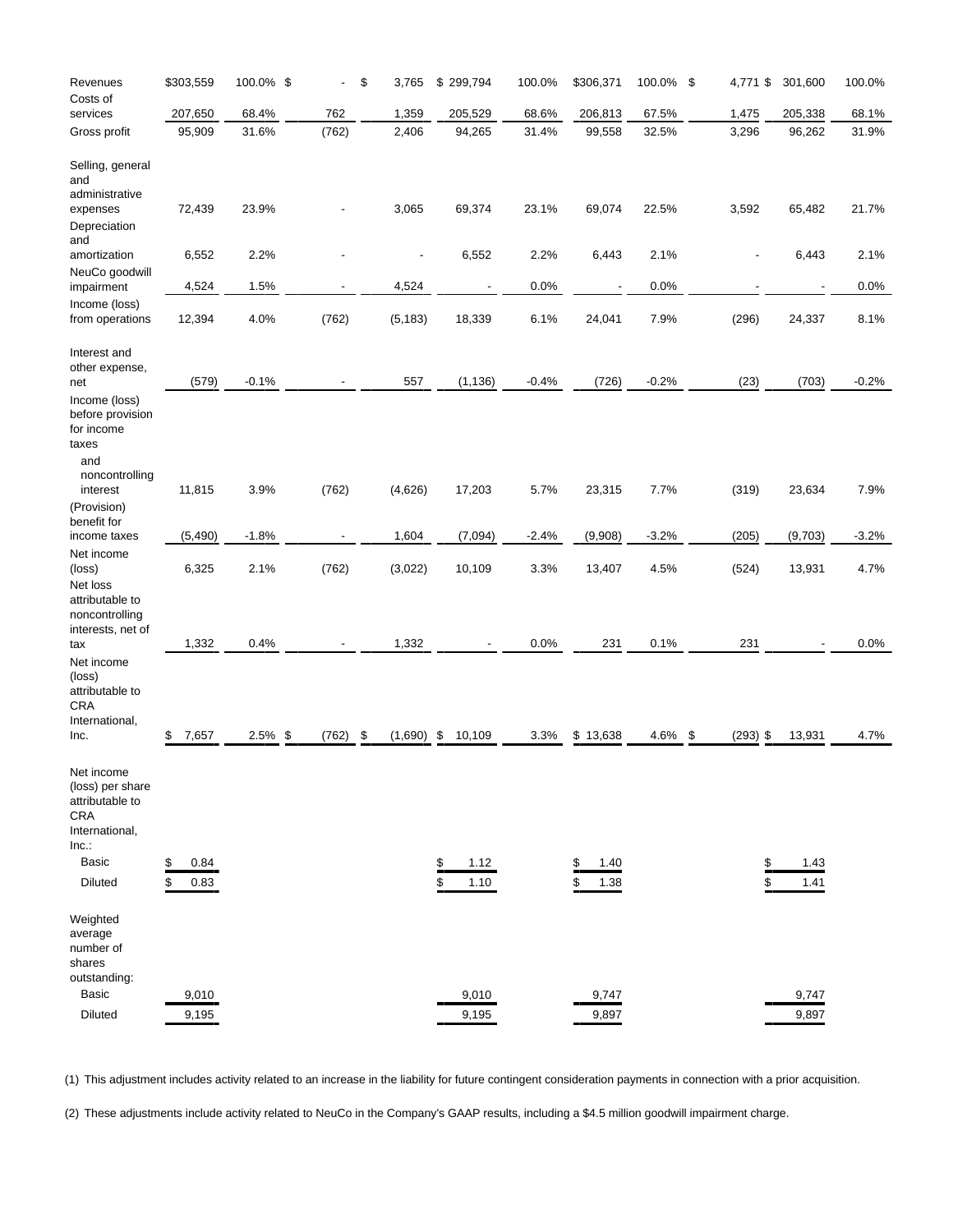## **CRA INTERNATIONAL, INC. UNAUDITED ADJUSTED EBITDA INCLUDING A RECONCILIATION TO NON-GAAP ADJUSTED EBITDA**

## **FOR THE FISCAL QUARTER AND YEAR ENDED JANUARY 2, 2016 COMPARED TO THE FISCAL QUARTER AND YEAR ENDED JANUARY 3, 2015**

**(In thousands)**

|                                              | Quarter Ended January 2, 2016   |                  |                               |                                     |    |              |                                                                       |                    |                  | Quarter Ended January 3, 2015      |          |                                        |                       |             |                                                           |                    |                  |                                    |
|----------------------------------------------|---------------------------------|------------------|-------------------------------|-------------------------------------|----|--------------|-----------------------------------------------------------------------|--------------------|------------------|------------------------------------|----------|----------------------------------------|-----------------------|-------------|-----------------------------------------------------------|--------------------|------------------|------------------------------------|
|                                              | <b>GAAP</b><br>Quarter<br>Ended | January          | <b>GAAP</b><br>$%$ of         | to<br><b>GAAP</b><br><b>Results</b> |    |              | <b>Adjustments Adjustments</b><br>to<br><b>GAAP</b><br><b>Results</b> |                    | Quarter<br>Ended | <b>Non-GAAP Non-GAAP</b><br>$%$ of |          | <b>GAAP</b><br>Quarter<br><b>Ended</b> | <b>GAAP</b><br>$%$ of |             | <b>Adjustments</b><br>to<br><b>GAAP</b><br><b>Results</b> |                    | Quarter<br>Ended | <b>Non-GAAP Non-GAAP</b><br>$%$ of |
|                                              |                                 | 2, 2016 Revenues | (Contingent<br>Liability) (1) |                                     |    | (NeuCo) (2)  |                                                                       | January 2,<br>2016 | <b>Revenues</b>  |                                    | January  | 3, 2015 Revenues                       |                       | (NeuCo) (2) |                                                           | January 3,<br>2015 | <b>Revenues</b>  |                                    |
| (Loss) Income                                |                                 |                  |                               |                                     |    |              |                                                                       |                    |                  |                                    |          |                                        |                       |             |                                                           |                    |                  |                                    |
| from operations<br>Depreciation              | \$ (2,310)                      | $-3.2%$          | \$                            | 71                                  | \$ | $(4,596)$ \$ |                                                                       | 2,215              | 3.1%             | \$                                 | 6,124    | $7.8\%$ \$                             |                       | (117)       | -\$                                                       | 6,241              | 8.1%             |                                    |
| and<br>amortization                          | 1,785                           | 2.5%             |                               |                                     |    |              |                                                                       | 1,785              | 2.5%             |                                    | 1,697    | 2.2%                                   |                       |             |                                                           | 1,697              | 2.2%             |                                    |
| <b>EBITDA</b><br>Share-based<br>compensation | (525)                           | $-0.7%$          |                               | 71                                  |    | (4,596)      |                                                                       | 4,000              | 5.6%             |                                    | 7,821    | 10.0%                                  |                       | (117)       |                                                           | 7,938              | 10.3%            |                                    |
| expenses<br>Amortization of                  | 1,365                           | 1.9%             |                               |                                     |    | -            |                                                                       | 1,365              | 1.9%             |                                    | 1,496    | 1.9%                                   |                       |             |                                                           | 1,496              | 1.9%             |                                    |
| forgivable loans                             | 4,493                           | 6.2%             |                               |                                     |    | ٠            |                                                                       | 4,493              | 6.3%             |                                    | 3,203    | 4.1%                                   |                       | ٠           |                                                           | 3,203              | 4.1%             |                                    |
| Adjusted<br><b>EBITDA</b>                    | \$5,333                         | 7.4%             | \$                            | 71                                  | \$ | $(4,596)$ \$ |                                                                       | 9,858              | 13.8%            |                                    | \$12,520 | 16.0% \$                               |                       | (117)       | \$                                                        | 12,637             | 16.3%            |                                    |

|                                         |                         |                     | Year to Date Period Ended January 2, 2016 |                                     | Year to Date Period Ended January 3, 2015 |                           |                         |                     |                                     |                            |                 |
|-----------------------------------------|-------------------------|---------------------|-------------------------------------------|-------------------------------------|-------------------------------------------|---------------------------|-------------------------|---------------------|-------------------------------------|----------------------------|-----------------|
|                                         | <b>GAAP</b><br>Year to  |                     |                                           | <b>Adjustments Adjustments</b>      | <b>Non-GAAP</b><br>Year to                |                           | <b>GAAP</b><br>Year to  |                     | <b>Adjustments</b>                  | <b>Non-GAAP</b><br>Year to | <b>Non-GAAP</b> |
|                                         | Date<br>Period<br>Ended | <b>GAAP</b><br>% of | to<br><b>GAAP</b><br><b>Results</b>       | to<br><b>GAAP</b><br><b>Results</b> | Date<br>Period<br>Ended                   | <b>Non-GAAP</b><br>$%$ of | Date<br>Period<br>Ended | <b>GAAP</b><br>% of | to<br><b>GAAP</b><br><b>Results</b> | Date<br>Period<br>Ended    | $%$ of          |
|                                         | January                 | 2, 2016 Revenues    | (Contingent<br>Liability) (1)             | (NeuCo) (2)                         | January 2,<br>2016                        | <b>Revenues</b>           | January<br>3, 2015      | <b>Revenues</b>     | (NeuCo) (2)                         | January 3,<br>2015         | <b>Revenues</b> |
| Income (loss)                           |                         |                     |                                           |                                     |                                           |                           |                         |                     |                                     |                            |                 |
| from operations                         | \$12,394                | 4.0%                | \$<br>(762)                               | - \$<br>$(5, 183)$ \$               | 18,339                                    | 6.1%                      | \$24,041                | $7.9\%$ \$          | (296)                               | \$<br>24,337               | 8.1%            |
| Depreciation<br>and                     |                         |                     |                                           |                                     |                                           |                           |                         |                     |                                     |                            |                 |
| amortization                            | 6,552                   | 2.2%                |                                           |                                     | 6,552                                     | 2.2%                      | 6,443                   | 2.1%                |                                     | 6,443                      | 2.1%            |
| <b>EBITDA</b>                           | 18,946                  | 6.2%                | (762)                                     | (5, 183)                            | 24,891                                    | 8.3%                      | 30,484                  | 10.0%               | (296)                               | 30,780                     | 10.2%           |
| Share-based<br>compensation<br>expenses | 5,770                   | 1.9%                |                                           |                                     | 5,770                                     | 1.9%                      | 5,619                   | 1.8%                |                                     | 5,619                      | 1.8%            |
| Amortization of<br>forgivable           |                         |                     |                                           |                                     |                                           |                           |                         |                     |                                     |                            |                 |
| loans                                   | 16,183                  | 5.4%                |                                           |                                     | 16,183                                    | 5.4%                      | 13,465                  | 4.4%                |                                     | 13,465                     | 4.5%            |
| Adjusted<br><b>EBITDA</b>               | \$40,899                | 13.5%               | \$<br>(762)                               | \$<br>$(5, 183)$ \$                 | 46,844                                    | 15.6%                     | \$49,568                | 16.2%               | (296)<br>\$                         | \$<br>49,864               | 16.5%           |

(1) This adjustment includes activity related to an increase (decrease) in the liability for future contingent consideration payments in connection with a prior acquisition.

(2) These adjustments include activity related to NeuCo in the Company's GAAP results, including a \$4.5 million goodwill impairment charge.

## **CRA INTERNATIONAL, INC. UNAUDITED CONDENSED CONSOLIDATED BALANCE SHEETS (In thousands)**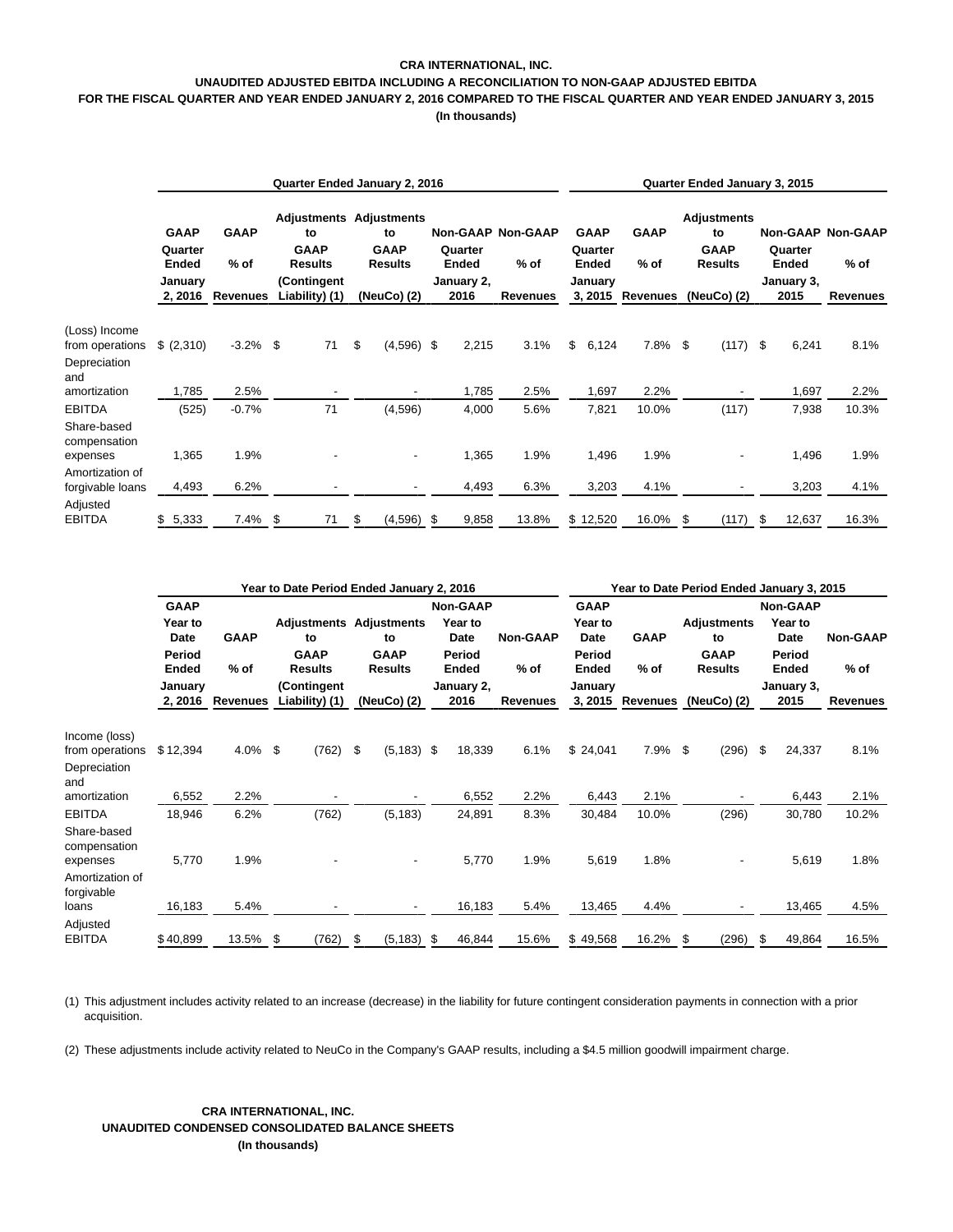|                                            | January 2,   | January 3,    |  |  |
|--------------------------------------------|--------------|---------------|--|--|
|                                            | 2016         | 2015 *        |  |  |
| <b>Assets</b>                              |              |               |  |  |
| Cash and cash equivalents                  | \$<br>38,139 | \$.<br>48,199 |  |  |
| Accounts receivable and unbilled, net      | 86,377       | 83,165        |  |  |
| Other current assets                       | 16,278       | 13,165        |  |  |
| Total current assets                       | 140,794      | 144,529       |  |  |
| Property and equipment, net                | 31,338       | 14,696        |  |  |
| Goodwill and intangible assets, net        | 80,561       | 87,060        |  |  |
| Other assets                               | 61,024       | 67,187        |  |  |
| <b>Total assets</b>                        | 313,717      | \$313,472     |  |  |
| Liabilities and shareholders' equity       |              |               |  |  |
| <b>Current liabilities</b>                 | \$<br>86,458 | S<br>88,273   |  |  |
| Non-current liabilities                    | 16,191       | 10,495        |  |  |
| <b>Total liabilities</b>                   | 102,649      | 98,768        |  |  |
| Total shareholders' equity                 | 211,068      | 214,704       |  |  |
| Total liabilities and shareholders' equity | 313,717      | S<br>313,472  |  |  |

\*Balances restated for early adoption of ASU 2015-17.

# **CRA INTERNATIONAL, INC.**

**UNAUDITED CONDENSED CONSOLIDATED STATEMENTS OF CASH FLOWS**

(In thousands)

|                                                               | <b>Fiscal Year Ended Fiscal Year Ended</b> |                    |    |                    |  |  |
|---------------------------------------------------------------|--------------------------------------------|--------------------|----|--------------------|--|--|
|                                                               |                                            | January 2,<br>2016 |    | January 3,<br>2015 |  |  |
| Operating activities:                                         |                                            |                    |    |                    |  |  |
| Net income                                                    | \$                                         | 6,325              | \$ | 13,407             |  |  |
| Adjustments to reconcile net income                           |                                            |                    |    |                    |  |  |
| to net cash provided by operating activities,                 |                                            |                    |    |                    |  |  |
| net of effect of acquired businesses:                         |                                            |                    |    |                    |  |  |
| Non-cash items, net                                           |                                            | 20,717             |    | 7,486              |  |  |
| Accounts receivable and unbilled services                     |                                            | (4,210)            |    | 1,191              |  |  |
| Working capital items, net                                    |                                            | (2,408)            |    | 8,066              |  |  |
| Net cash provided by operating activities                     |                                            | 20,424             |    | 30,150             |  |  |
| Investing activities:                                         |                                            |                    |    |                    |  |  |
| Consideration relating to acquisitions, net                   |                                            |                    |    | (1,784)            |  |  |
| Purchase of property and equipment                            |                                            | (17, 975)          |    | (4, 192)           |  |  |
| Payments on notes receivable                                  |                                            | (78)               |    |                    |  |  |
| Collections on notes receivable                               |                                            | 1,557              |    | 114                |  |  |
| Net cash used in investing activities                         |                                            | (16, 496)          |    | (5,862)            |  |  |
| Financing activities:                                         |                                            |                    |    |                    |  |  |
| Issuance of common stock, principally stock option exercises  |                                            | 602                |    | 469                |  |  |
| Payments on notes payable                                     |                                            | (300)              |    | (26)               |  |  |
| Borrowings under line of credit                               |                                            | 4,000              |    |                    |  |  |
| Payments under line of credit                                 |                                            | (4,000)            |    |                    |  |  |
| Tax withholding payments reimbursed by restricted shares      |                                            | (668)              |    | (1,222)            |  |  |
| Excess tax benefits from share-based compensation             |                                            | 128                |    | 392                |  |  |
| Repurchase of common stock                                    |                                            | (12,806)           |    | (25, 492)          |  |  |
| Net cash used in financing activities                         |                                            | (13,044)           |    | (25, 879)          |  |  |
| Effect of foreign exchange rates on cash and cash equivalents |                                            | (944)              |    | (1, 461)           |  |  |